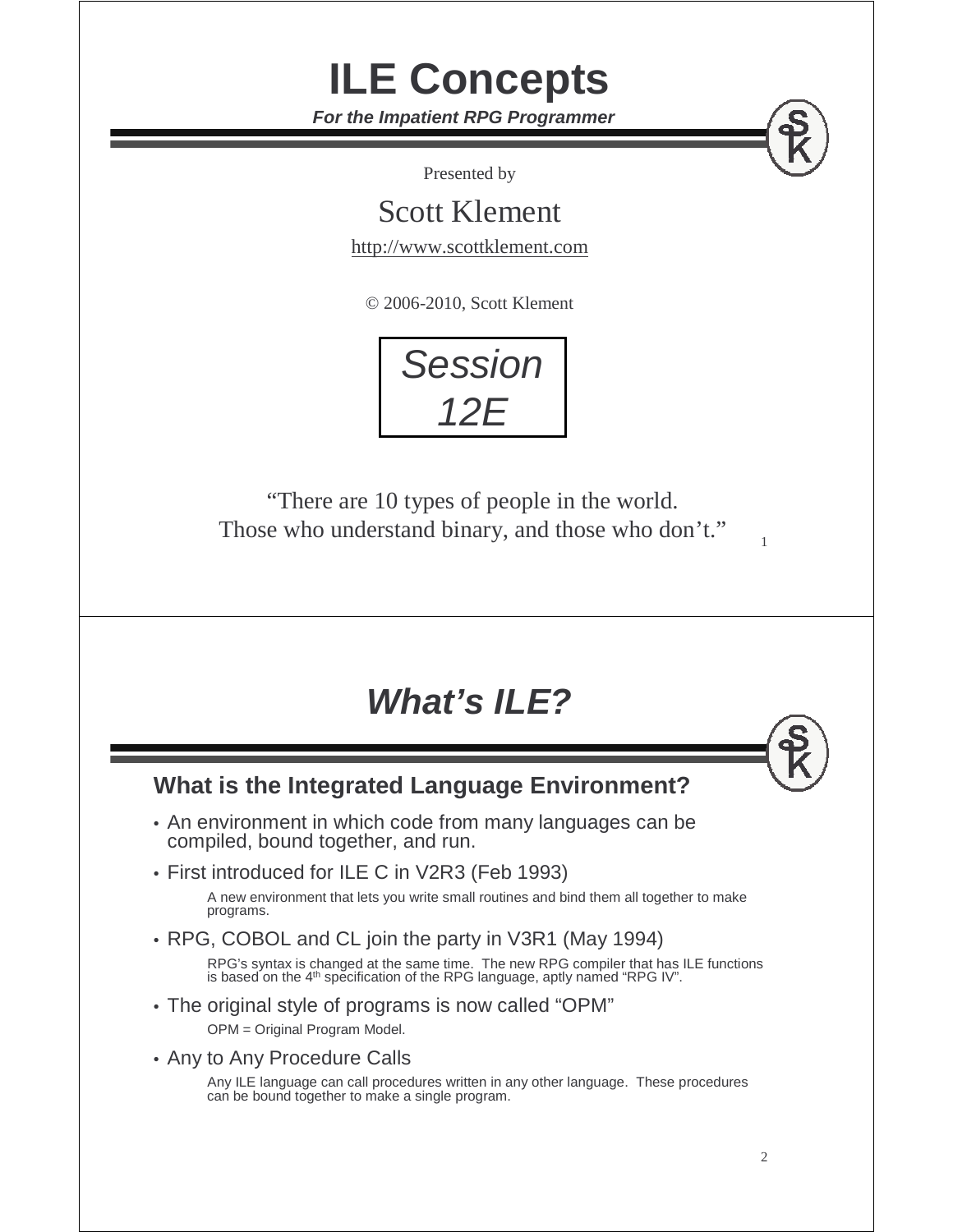#### **It's All About the Call**

The purpose of ILE is to provide tools to make it easier to call programs and procedures.

It makes you more productive by making it easier for you to write re-usable tools so that you never have to write the same routine twice.

That's pretty much it. That's all ILE does.

(You can go now.)

#### **ILE Key Concepts**

#### **ILE is all about writing modular, reusable code.**

#### • Activation Groups

Group programs together so they can share resources with one another and be deactivated together.

#### • Subprocedures

Subroutines with parameters and local variables. Like "programs within programs."

• Modules

Subprocedures grouped together into an object.

• Programs

Modules with one entry point that can be run with the CALL command.

• Service Programs

Modules with many entry points that can be called from ILE programs.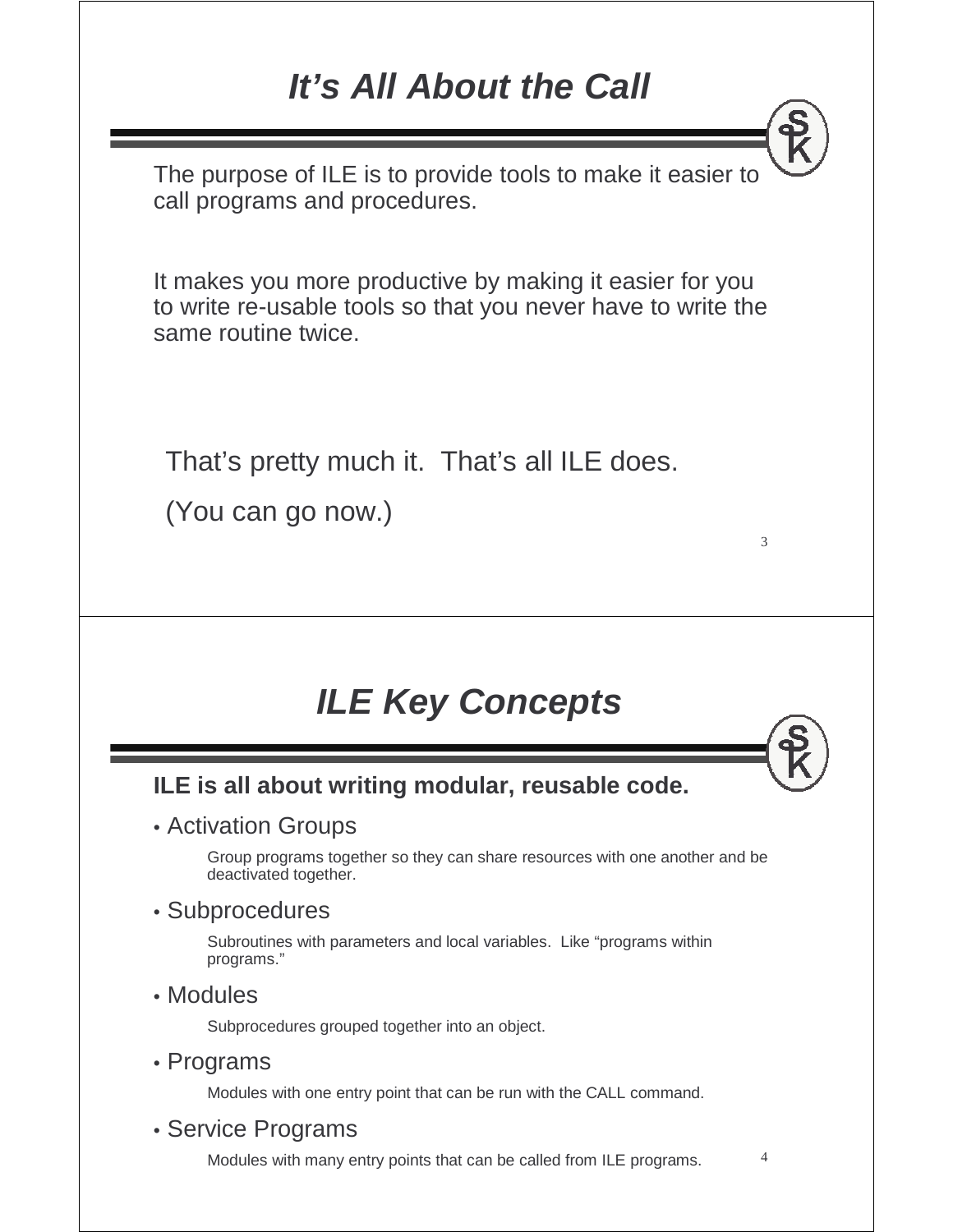### **I don't have time to learn that!**

**Sometimes people who are new to ILE are put off because the terms sound like they're complicated.** 

| <b>Activation Groups</b> | -- Loading & Unloading programs together.                                                                                  |
|--------------------------|----------------------------------------------------------------------------------------------------------------------------|
|                          | . Binding Directories -- A list, similar in concept to a library list, that's<br>searched when looking for a subprocedure. |
| • Binder Language        | -- A list of subprocedures in a service program<br>that can be called externally.                                          |

• **Static Binding / Bind by Copy / Dynamic Binding / Bind by Reference**

**-- Whether a copy of a subprocedure is included in the program that needs it, or not.**

**All of these things sound more complicated than they really are! Don't let the terminology put you off. I'll teach you all of this in 1.5 hours!**

#### Smaller Pieces Work Better

| FPRICELIST IF | E            | K DISK            |  |
|---------------|--------------|-------------------|--|
| *ENTRY        | PLIST        |                   |  |
|               | <b>PARM</b>  | ItemNo            |  |
|               | <b>PARM</b>  | Zone              |  |
|               | PARM         | Price             |  |
| Key           | <b>KLIST</b> |                   |  |
|               | <b>KFLD</b>  | ItemNo            |  |
|               | <b>KFLD</b>  | Zone              |  |
| Key           | chain        | PRICELIST         |  |
|               | if           | %found            |  |
|               | eval         | $Price = plPrice$ |  |
|               | else         |                   |  |
|               | eval         | Price $= -1$      |  |
|               | endif        |                   |  |

Why are small routines better?

- Takes less time to understand.
- Easier to test, debug, and bullet-proof when it's small.
- Once bullet proofed, it's a "black box" that can be reused from all over.
- If one routine is re-used everywhere, there's only one place to find errors or make changes.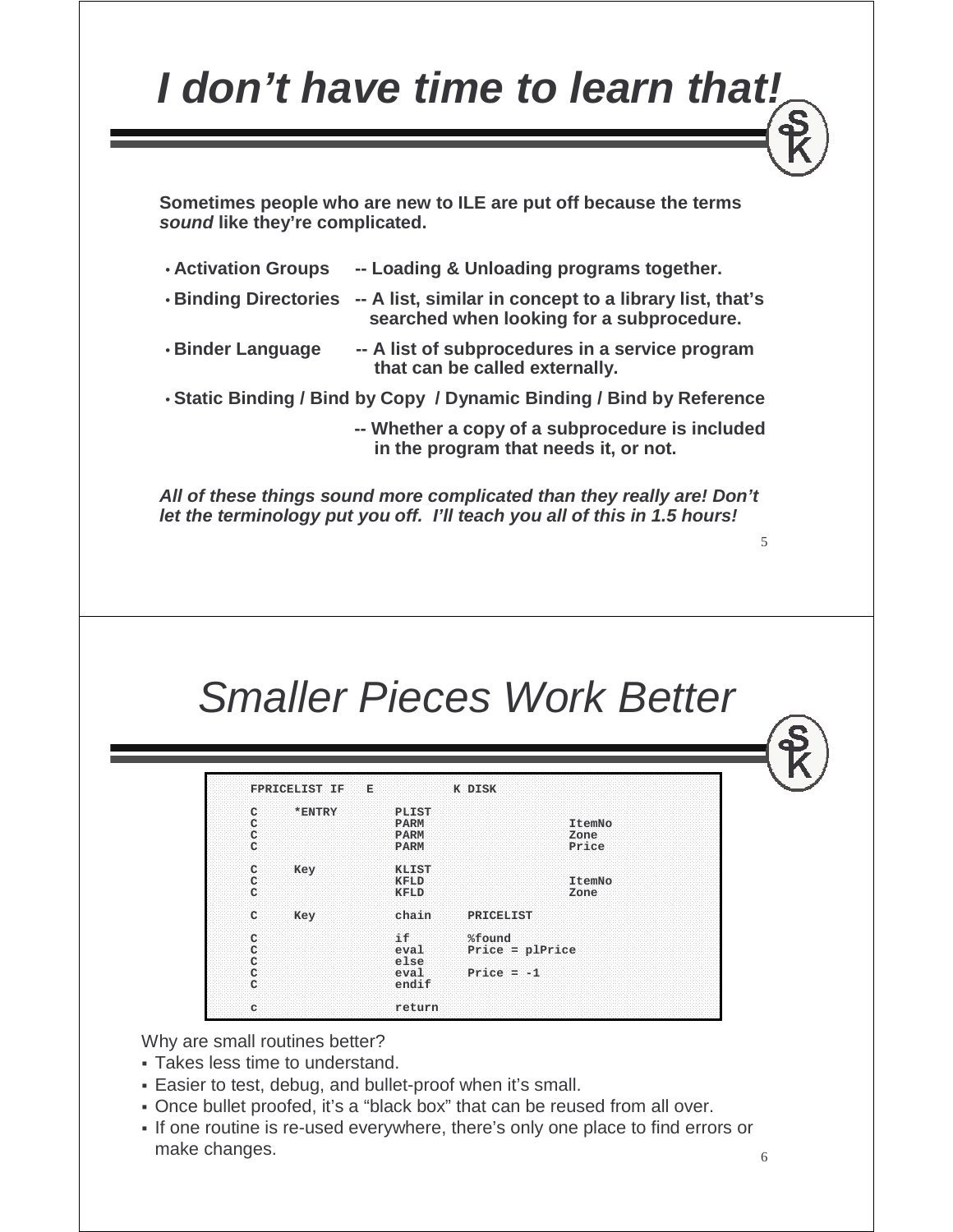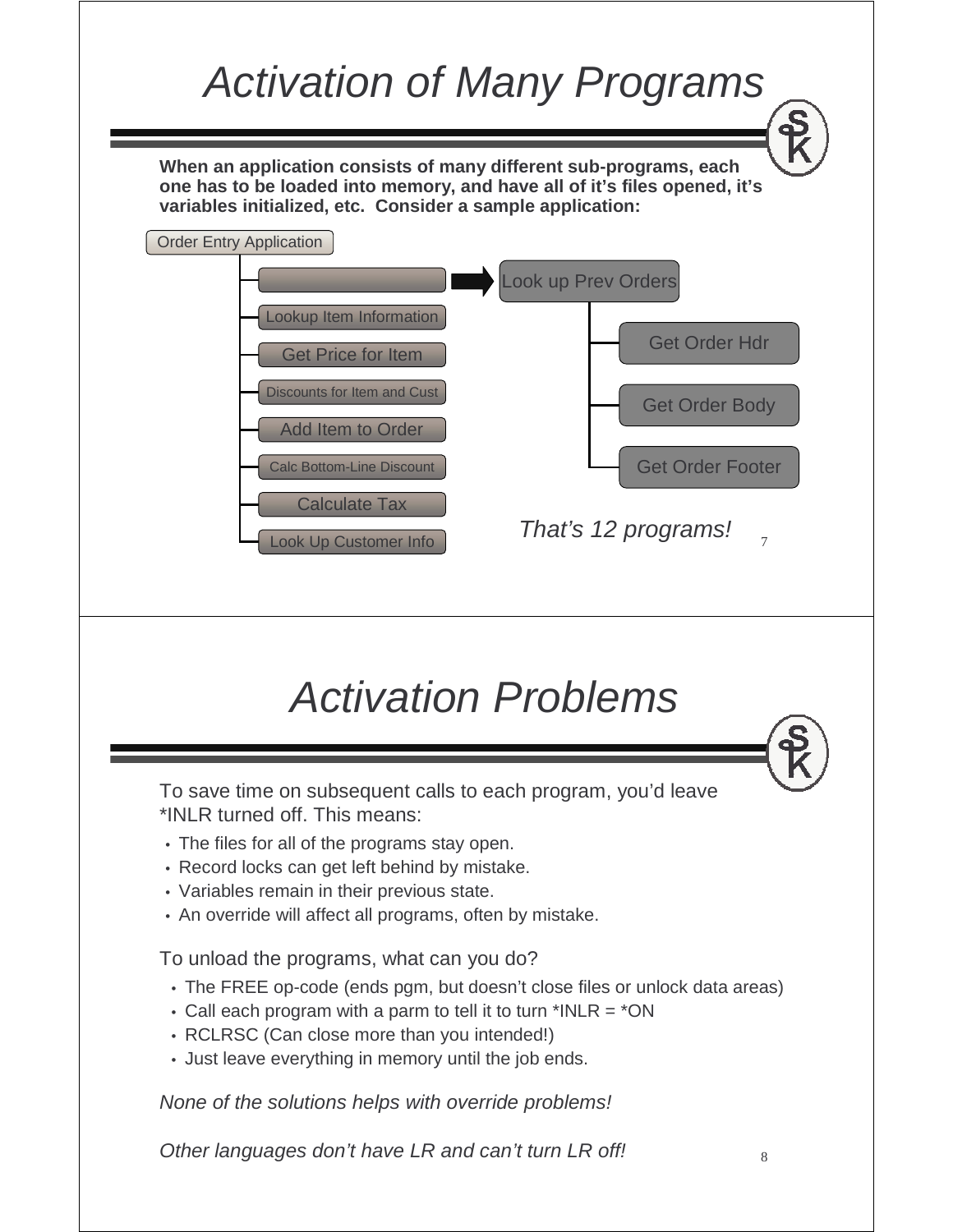### Taking Out the Trash

**Unloading programs is like taking out the trash. When you're ready to throw something away, how do you do it?**

- Do you carry each piece of refuse out to a dumpster? (This is what it's like when you call each program to turn on LR.)
- Do you wait until garbage day, have the truck pull into the house, and throw everything into the truck? (That's what RCLRSC is like.)
- Do you wait until you're done with everything in the house, then throw the house away? (That's what SIGNOFF is like.)

#### **No, of course not. You throw everything into a garbage bag. Then you can discard the whole bag.**

- Activation groups are like garbage bags.
- Load your programs into activation groups.
- When you're done, throw away everything in the activation group.

9 Activation groups are like sub-sections of a job. Maybe think of them as "jobs within a job".

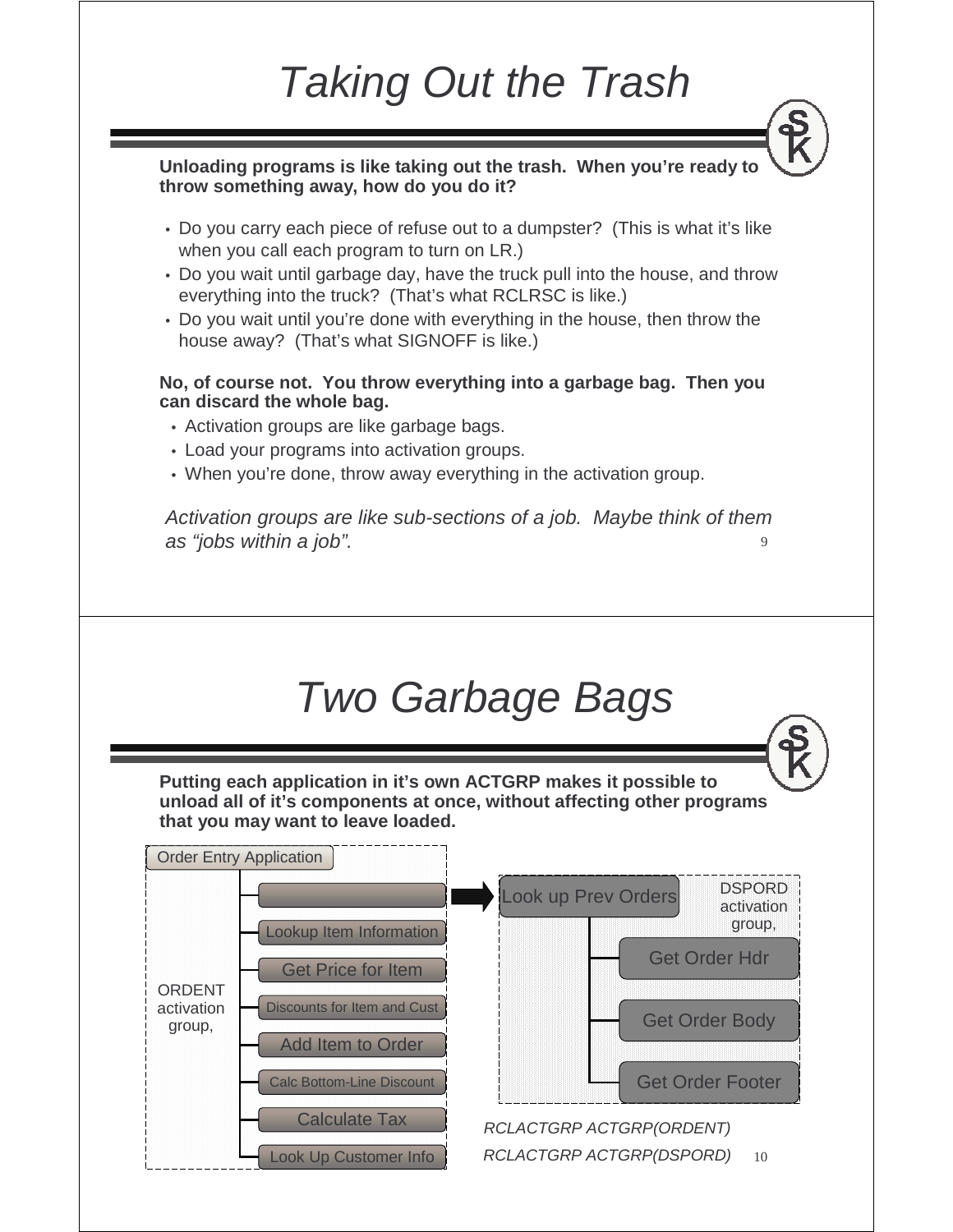### Using Activation Groups

**Each program or service program is assigned an activation group when you create it. You assign it with the ACTGRP parameter.**

- CRTBNDRPG PGM(OEMAIN) ACTGRP(ORDENT)
- CRTBNDRPG PGM(OEITEM) ACTGRP(\*CALLER)
- CRTBNDRPG PGM(OECUST) ACTGRP(\*CALLER)
- etc.
- CRTBNDRPG PGM(DSPORDMAIN) ACTGRP(DSPORD)
- CRTBNDRPG PGM(ORDHDR) ACTGRP(\*CALLER)
- CRTBNDRPG PGM(ORDBODY) ACTGRP(\*CALLER)
- etc.

**Better yet, you can assign the ACTGRP value in your H-spec, so that you won't forget what to do next time.**

**H DFTACTGRP(\*NO) ACTGRP(\*CALLER)**

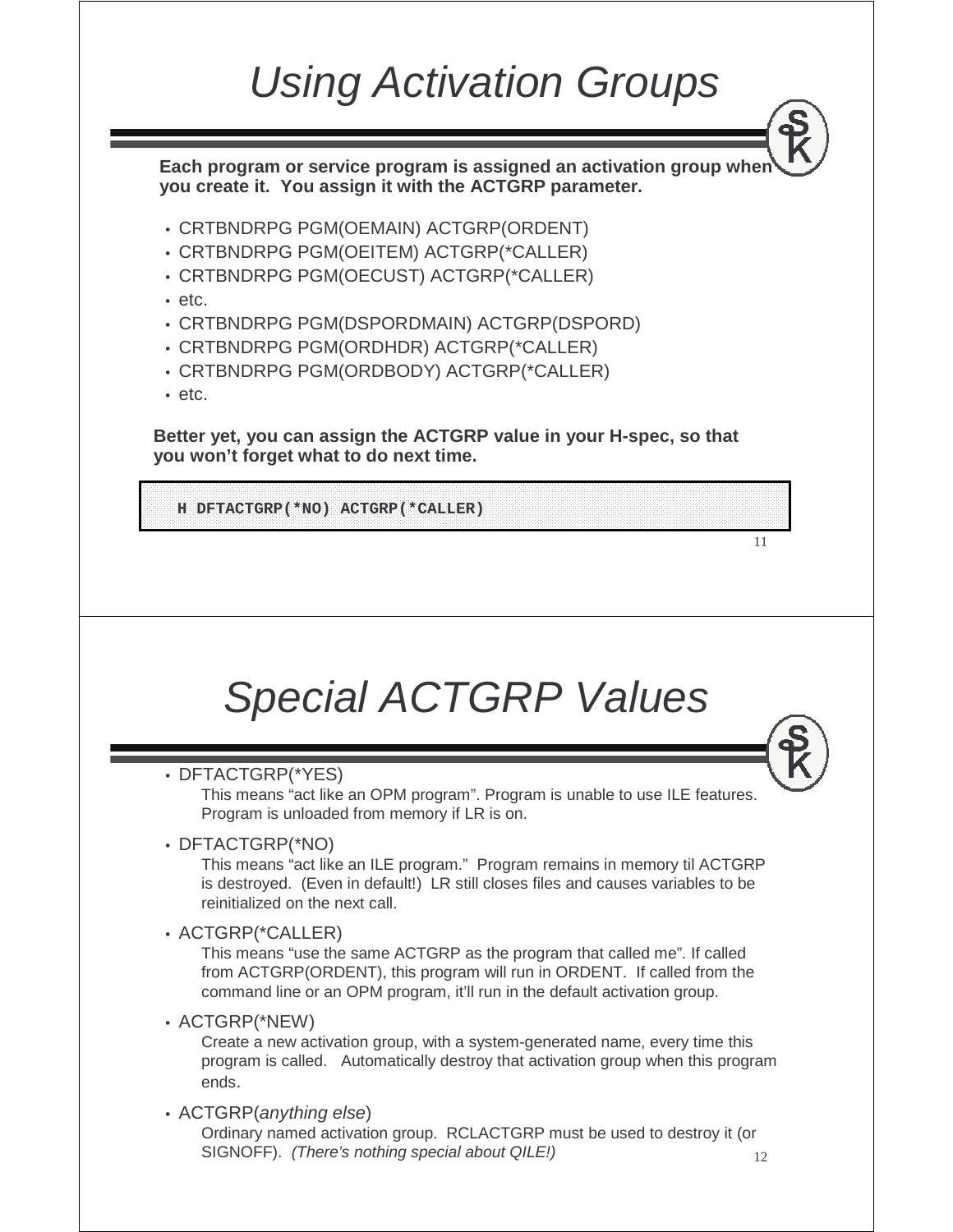### Overrides and Opens

**You can scope overrides and shared opens to the activation group so that they won't affect programs in other activation groups.**

**OVRDBF FILE(CUSTMAS) SHARE(\*YES) OVRSCOPE(\*ACTGRPDFN) OPNQRYF FILE(CUSTMAS) OPNSCOPE(\*ACTGRPDFN)**

#### **\*ACTGRPDFN means:**

- **From the default activation group, act like \*CALLLVL**
- **From an ILE activation group, only affect that activation group.**

**This way, you can control which programs are, and which programs are not, affected by your overrides!**

Remember: Activation groups are part of a job. An override scoped to an activation group will not affect other jobs on the system, even if they have activation groups with the same name.

### ACTGRPs and Performance

**The special value of ACTGRP(\*NEW) has received a bad reputation for performance. Part of the reason for this is that people don't understand what's happening:**

- It's creating and destroying the activation group that takes the time.
- You can do the same exact thing with ACTGRP(name) and RCLACTGRP and they perform the same (actually, \*NEW is slightly faster!)

|                                            | <b>200 (CISC) V3R2</b> | <b>270 (RISC) V4R5</b> |
|--------------------------------------------|------------------------|------------------------|
| One time                                   | $0.0981$ seconds       | $0.0106$ seconds       |
| On a 1,000,000 record file   approx 26 hrs |                        | approx 2.8 hours       |

**Creating an ACTGRP requires work. The CPU has to do something, so it does take time, it's true. But it's not a problem unless you do it in a loop!**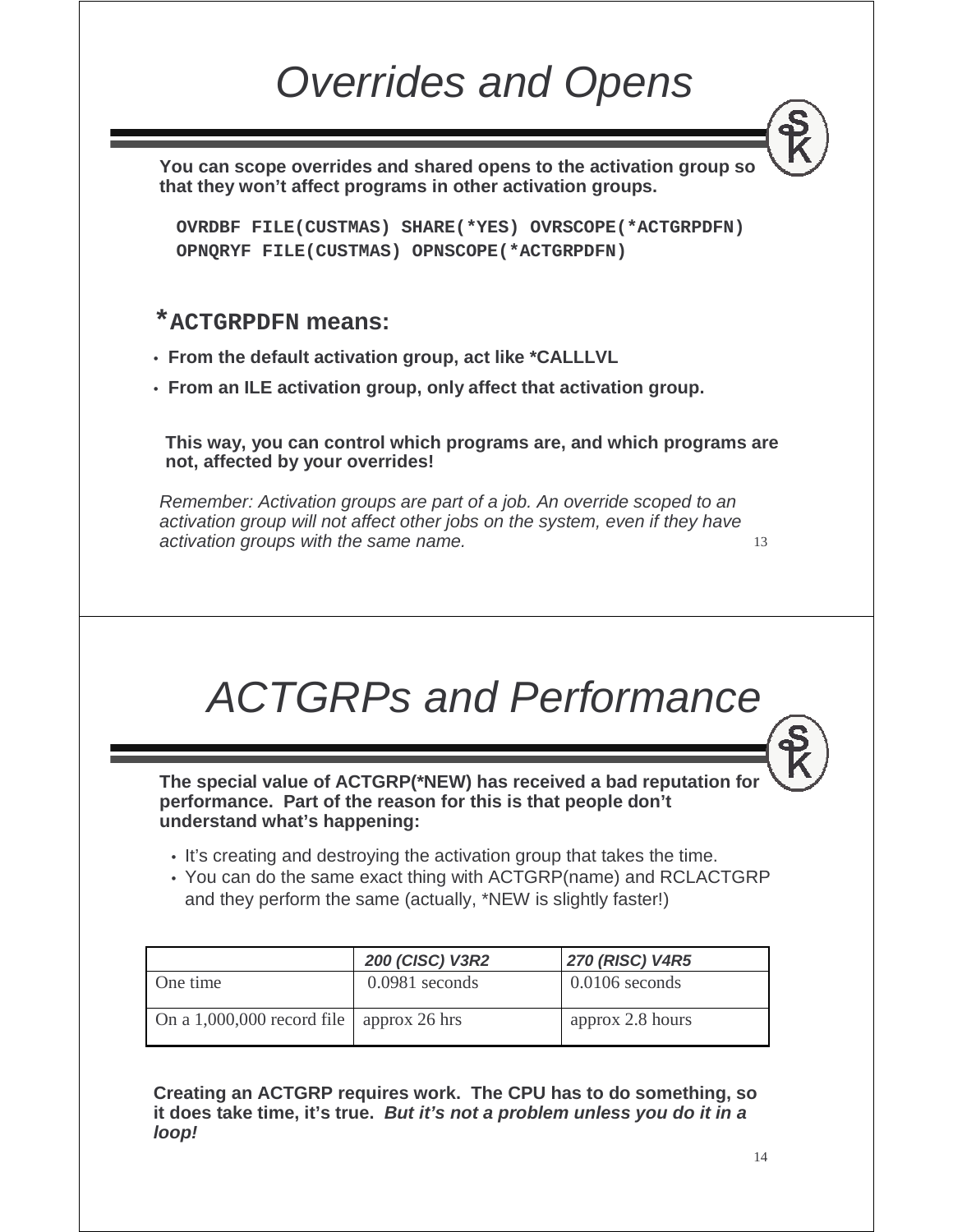### Main and Sub- Procedures (1/2)

**Programs are made up of one or more modules.**

**Modules consist of one or more procedure.**

**There are two types of procedures, main procedures and subprocedures.**

#### **Main procedures:**

- Are what you would normally think of as your "program"
- Is where the RPG cycle runs.
- Are what gets called when your program is called by the CALL command, the CALL op-code, or an EXTPGM prototype.
- Can also be called with a bound call (CALLB or prototype)

#### **Subprocedures:**

- Are like subroutines, but with parameters.
- Can have their own local variables.
- Before 6.1 -- Never have F-specs, must use the "global" files from the main procedure.
- Can be called using CALLB or a prototype (without EXTPGM)
- Start and end with P-specs.

# Main and Sub- Procedures (2/2)

| <b>FCUSTMAS</b><br>IP.          | Е            | K DISK             |                  |
|---------------------------------|--------------|--------------------|------------------|
| <b>D SUBPROC</b><br>NoCust<br>D | PR           | like(CustNo)       |                  |
| C                               | <b>READ</b>  | <b>CUSTMAS</b>     | <b>MAIN</b>      |
| C                               | <b>DOW</b>   | NOT %EOF (CUSTMAS) | <b>PROCEDURE</b> |
| C                               | <b>CALLP</b> | SUBPROC(CustNo)    |                  |
| C                               | <b>READ</b>  | <b>CUSTMAS</b>     |                  |
| C                               | <b>ENDDO</b> |                    |                  |
| $\mathsf{C}$                    | <b>EVAL</b>  | $*INK = *ON$       |                  |
| P SUBPROC                       | B            |                    |                  |
| <b>D SUBPROC</b>                | PI           |                    | <b>SUB</b>       |
| NoCust<br>D                     |              | like(CustNo)       | <b>PROCEDURE</b> |
| C                               | ADD          | COUNT              |                  |
| P                               | Ε            |                    |                  |

#### **Note:**

- Without ExtPgm, prototypes are assumed to call a procedure.
- If you want to refer to a subprocedure by an alternate name, you can use the Externe knowned on the PP line ExtProc keyword on the PR line.
- Subprocedures are like little programs within a program<br>• Or maybe like subroutines with their own parameters are
- Or maybe like subroutines with their own parameters and variables.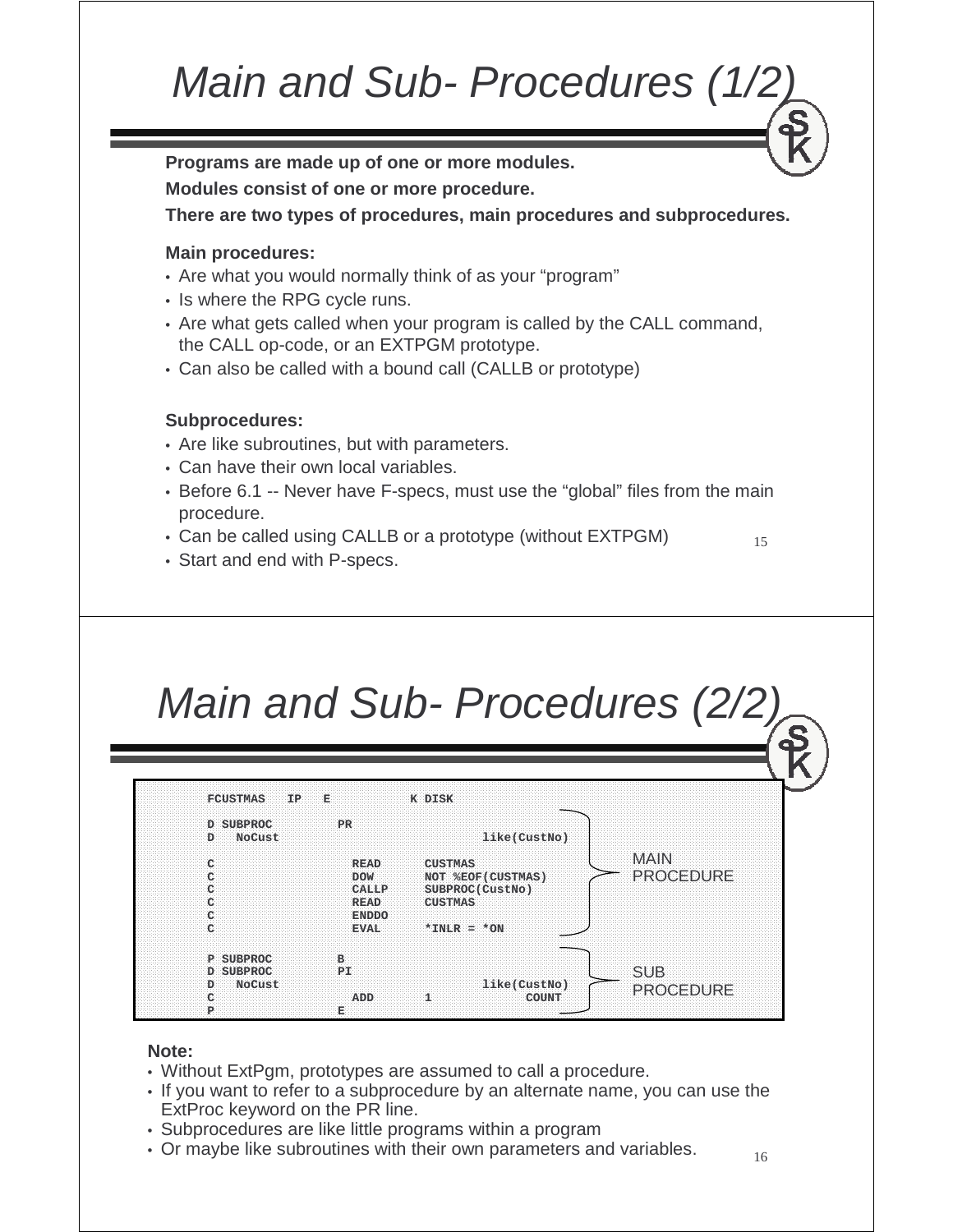### **Prototypes**

**A prototype is very much like a parameter list (PLIST), but is newer and has a lot of additional features. You can use a prototype to call a program, a subprocedure, or a Java class.**



#### • **Prototype name**

This is the name you'll use when using the prototype to make a call. By default, it's also the name of the procedure that it calls.

• **First Parameter**

The first parameter to the procedure (name is for documentation, no variable is declared.)

#### • **Second Parameter**

You can have as many parameters as you like, from 0-255 to a program, or 0-399 to a procedure.

• **Return Value (optional)**

17

### Special Keywords

Although subprocedures can be used to call programs and Java methods, there are some prototype keywords that are only used by subprocedures. They are as follows:

• OPDESC

Pass an operational descriptor (prototype-level)

• EXTPROC

Provide a separate external name for the subprocedure. This also provides the ability to adjust calling conventions for C, CL or Java. (Prototype-level)

• VALUE

Pass a parameter by VALUE instead of passing it's address (Parameter level) Parameters passed by value do not share memory with their callers, and therefore are "one-way" parameters.

#### Return values:

Subprocedures can return a value that can be used in an expression. This is also part of the prototype.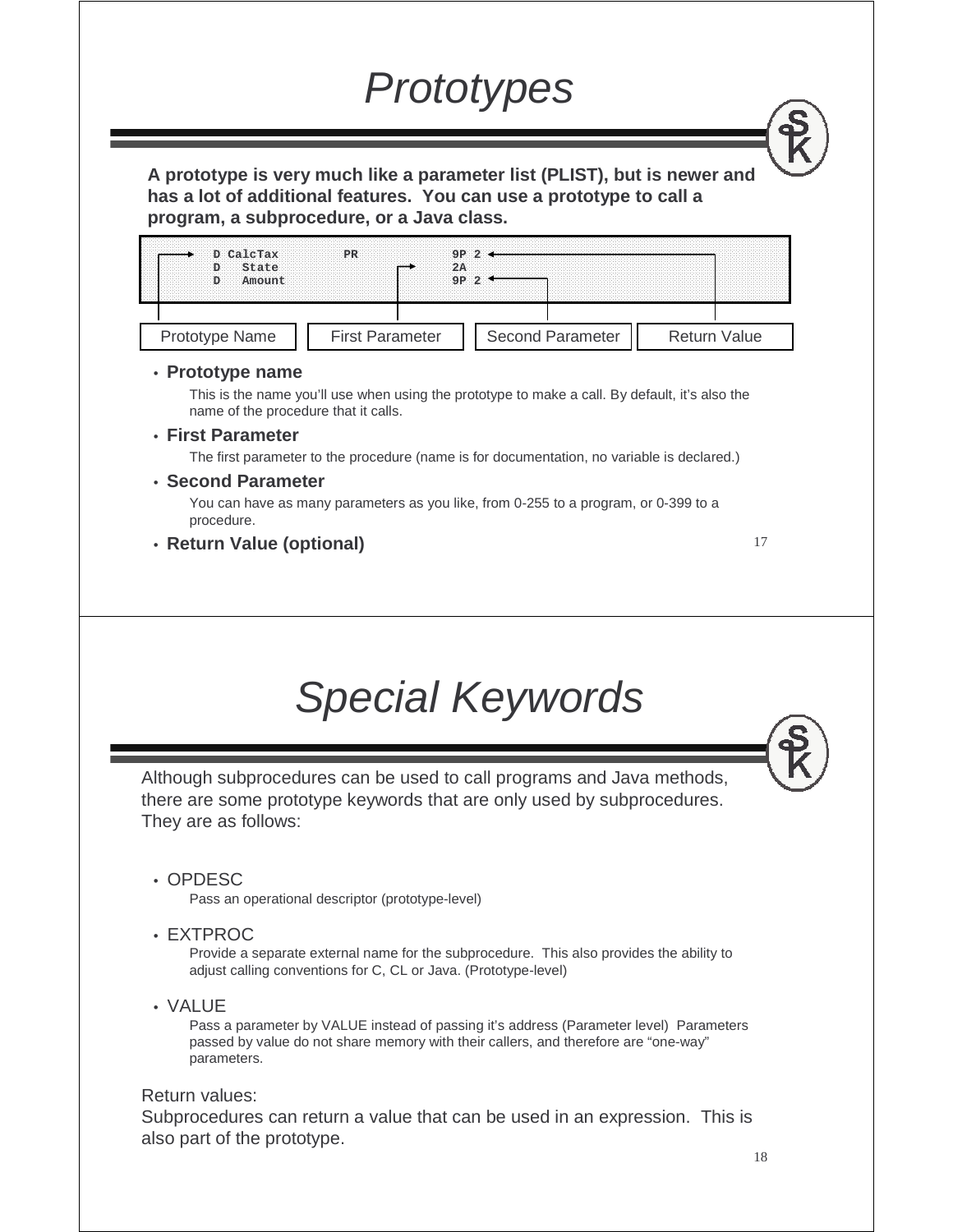### Subprocedure Example



## Modules (1 of 2)

#### **What's a module?**

- A source member is compiled into a \*MODULE object.
- A module can contain many different subprocedures. Each one can be "exported" so that each one can be called individually.
- A \*MODULE object contains compiled and translated code, but that code cannot be run.
- The only use for a \*MODULE object is to "bind it" to create a program or service program.
- A program (or service program) requires at least one module, and can consist of many.
- Modules are no longer needed once the program has been created. (However, you might want to save them to speed up future program builds.)

#### **Typically:**

- The first module in a program has a main procedure. That main procedure is what's called when the program is first run.
- The rest of the modules have no main procedure, just subprocedures.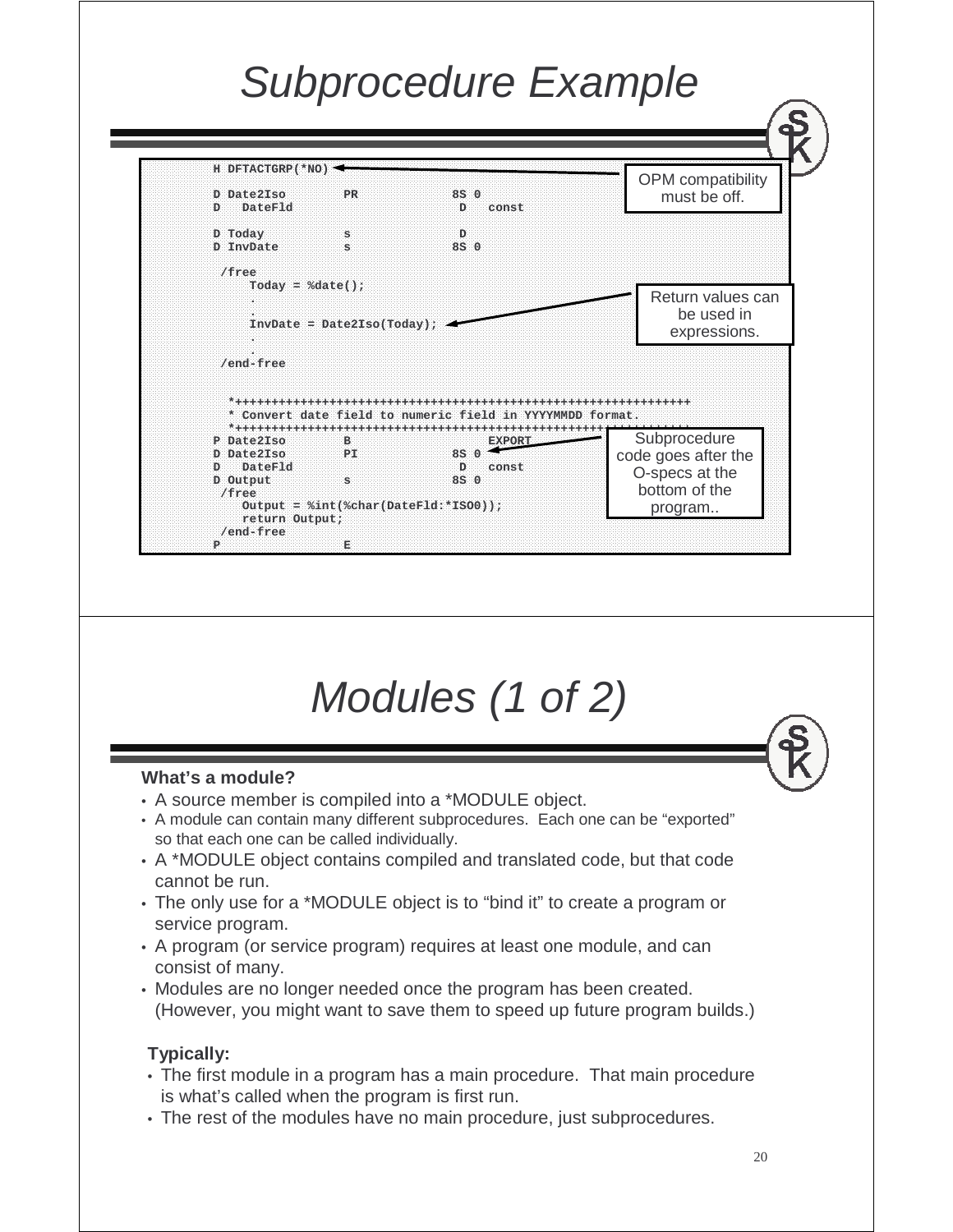

- Prototypes for these external subprocedures should be put together in a  $\sqrt{C}$ CDY file /COPY file.
- Subprocedures that are only used internally are not exported, and their<br>netatines are not in the *leapy file*, but instead are placed in the D appe prototypes are not in the /copy file, but instead are placed in the D-specs of the module.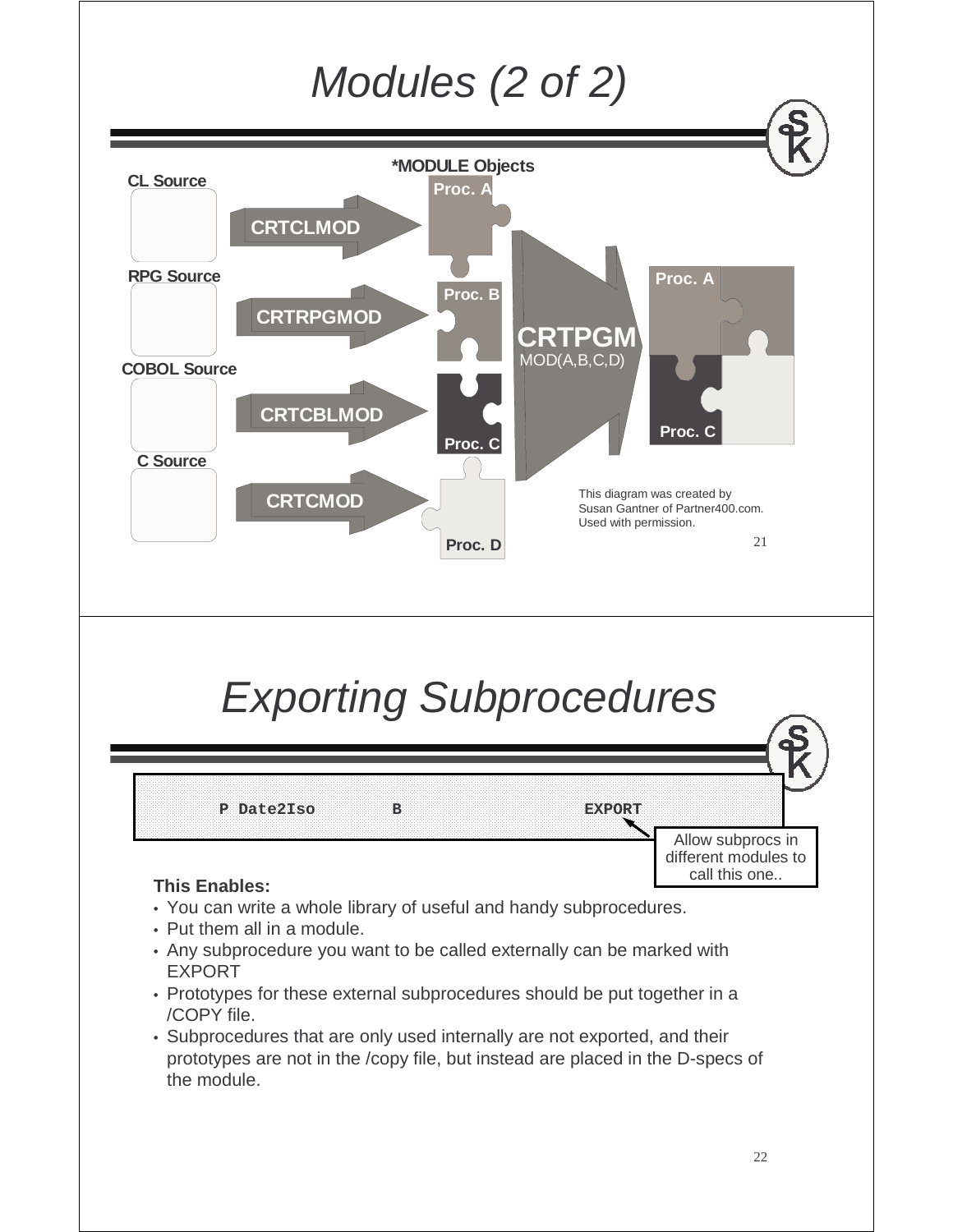### Sample Module (1 of 6)

**Over the next several slides, I'll show you a sample of a typical "NOMAIN" module that contains business logic. It consists of:**

• **The module code.**

**P E**

• **The prototypes member (also has DS and CONST)**

**Since the prototype member is mostly the same as the PI's that I show in the code, I won't print that member on these slides.**

| H NOMAIN                 |           |           |                 |
|--------------------------|-----------|-----------|-----------------|
| <b>FCUSTRILE</b><br>TF.  | Е         | K DISK    | <b>USROPN</b>   |
| FORDBYCUST IF            | E         | K DISK    | <b>USROPN</b>   |
| /copy prototypes, custr4 |           |           |                 |
| D CEE4RAGE               | PR        |           |                 |
| procedure<br>D.          |           | $\star$   | procptr const   |
| feedback<br>D.           |           | 12A       | options(*omit)  |
| <b>D</b> SetError        | <b>PR</b> |           |                 |
| ErrNo<br>D               |           |           | $10I$ 0 $value$ |
| D<br>Msq                 |           | 80A       | varying const   |
| D Initialized            | S         | 1N        | $inz(*OFF)$     |
| <b>D</b> LastCust        | s         | <b>8A</b> |                 |
| D save Errno             | S         |           | $10I 0$ inz(0)  |
| D save ErrMsq            | s         | 80A       | varying         |
| D                        |           |           | inz('No Error') |

23

24 Sample Module (2 of 6) **\*+++++++++++++++++++++++++++++++++++++++++++++++++++++++++++++\* cust\_init(): Initialize customer module \* Note: If you don't call this manually, it'll be called \* automatically when you call another subprocedure \*+++++++++++++++++++++++++++++++++++++++++++++++++++++++++++++ P cust\_Init B export D cust\_Init PI /free if (Initialized); return; endif; open CUSTFILE; open ORDBYCUST; CEE4RAGE( %paddr(Cust\_Done): \*omit ); Initialized = \*on; /end-free P E \*+++++++++++++++++++++++++++++++++++++++++++++++++++++++++++++\* cust\_Done(): Done with module \* Note: If you don't call this manually, it'll be called \* automatically when the activation group is reclaimed \*+++++++++++++++++++++++++++++++++++++++++++++++++++++++++++++ P cust\_Done B export D cust\_Done PI /free if %open(CUSTFILE); close CUSTFILE; endif; if %open(ORDBYCUST); close ORDBYCUST; endif; Initialized = \*OFF; /end-free Since there's no RPG cycle, we need to open and close files manually. You could certainly put other "first run" code here as well. These don't have to be exported routines, but I like to export them just in case the caller should want to control when our files are opened and closed. It's expected that most callers won't use these routines.**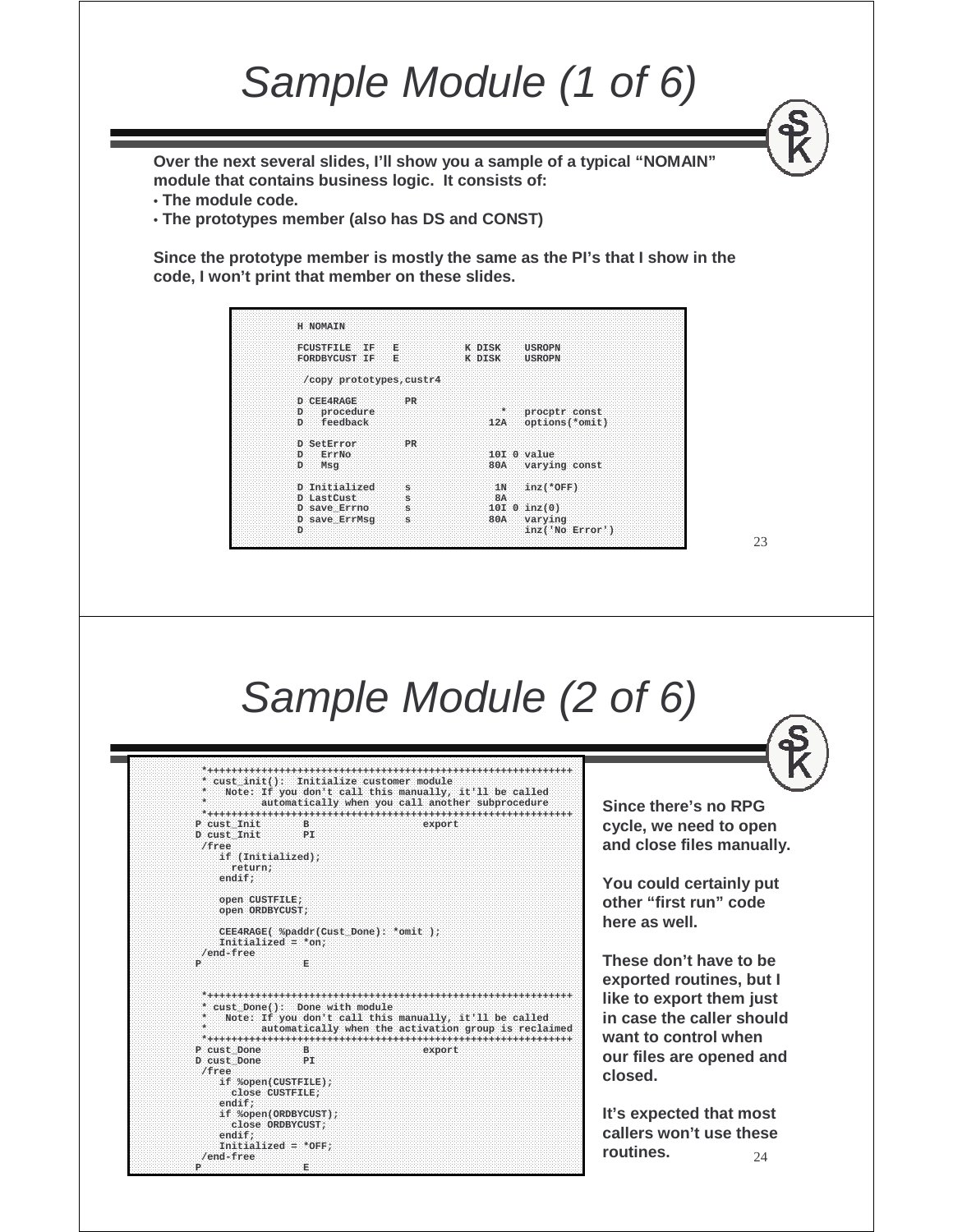### Sample Module (3 of 6)

| * cust getAddr(): Get a customer's address<br>CustNo = (input) customer number to retrieve<br>$Addr = (output)$ Customer's address<br>* returns *ON if successful, *OFF otherwise<br>P cust_getAddr<br>$\mathbf{B}$<br>export<br>D cust_getAddr<br>PI<br>1 <sub>N</sub><br>CustNo<br><b>8A</b><br>'n<br>const<br>D<br>Addr<br>likeds(Cust_address_t)<br>D Err<br>s<br>10I 0 V<br>/free<br>$Cust$ $Init()$ ; | This routine gets a<br>customer's address<br>for the caller.<br>The DS is defined in<br>the /copy member.             |
|-------------------------------------------------------------------------------------------------------------------------------------------------------------------------------------------------------------------------------------------------------------------------------------------------------------------------------------------------------------------------------------------------------------|-----------------------------------------------------------------------------------------------------------------------|
| D CUST_Address_t DS<br>chain(e) CustNo CUSTFILE;<br>D<br>if %error;<br>D<br>Name<br>$err = %status()$ ;<br>Street<br>D<br>SetError(CUST_ECHNERR: 'RPG status ' +<br>D<br>City<br>+ ' on CHAIN operation.');<br>D<br>State<br>return *OFF;<br>D<br>ZipCode<br>endif;                                                                                                                                         | qualified<br>based (TEMPLATE)<br>25A<br>30A<br>15A<br>2A<br>9S 0                                                      |
| if not %found;<br>SetError(CUST_ENOTFND: 'Customer Not Found');<br>return *OFF;<br>endif:<br>Addr.Name<br>$=$ Name:<br>Addr.Street = Street;<br>$Addr.City = City;$<br>$Addr.State = State;$<br>$Addr \cdot ZipCode = ZipCode;$                                                                                                                                                                             | Because the DS in the<br>copy member, the<br>caller can use<br><b>LIKEDS for their</b><br>copy, too!                  |
| return *ON;<br>/end-free<br>P<br>Е                                                                                                                                                                                                                                                                                                                                                                          | 25                                                                                                                    |
| Sample Module (4 of 6)                                                                                                                                                                                                                                                                                                                                                                                      |                                                                                                                       |
| * cust_StartOrdList(): Start a list of orders for a customer<br>$\star$<br>$CustNo = (input)$ Customer to get orders for<br>P cust_StartOrdList<br>$\mathbf{P}$<br>- B:<br>Export<br>D cust_StartOrdList<br>D<br>PI<br>1N<br>D<br>CustNo<br>8A<br>const<br>/free<br>$Cust_Init()$ ;                                                                                                                         | This slide and the<br>next show routines<br>that you might use<br>when reading a list of<br>orders for a<br>customer. |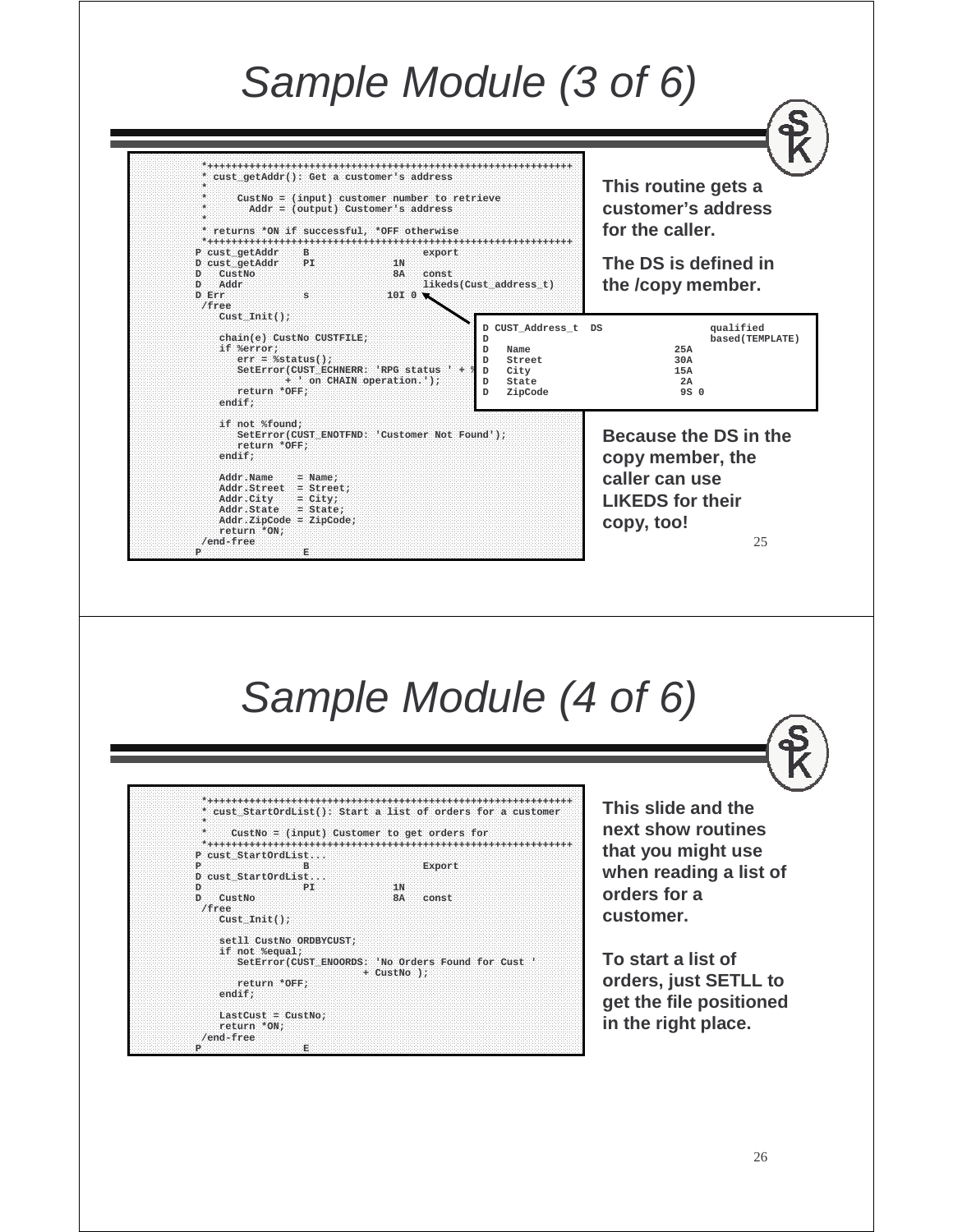### Sample Module (5 of 6)



**This'll be called in a loop. It reads the next order for a customer, and returns the order number.**

#### **Why put this in a separate module?**

- I may want to use it from 100 places.
- Next year, we may use SQL instead.
- Or maybe a stream file.
- 5 years from now, it might use a web service
- If I find a bug, there's only one place to fix it.
- I can change the underlying file access without changing the callers.

27

#### Sample Module (6 of 6)

|                                  |                       | * cust Error(): Get last error that occurred in this module |
|----------------------------------|-----------------------|-------------------------------------------------------------|
| ÷                                |                       |                                                             |
| $\star$                          |                       | ErrNo = (output/optional) Error number                      |
| ÷                                |                       |                                                             |
| * Returns the last error message |                       |                                                             |
|                                  |                       |                                                             |
| P cust Error                     | B.                    | Export                                                      |
| D cust Error                     | PI                    | 80A<br>varying                                              |
| ErrNo<br>D.                      |                       | 10I 0 options(*nopass:*omit)                                |
| /free                            |                       |                                                             |
| $Cust$ $Init()$ ;                |                       |                                                             |
|                                  |                       |                                                             |
|                                  |                       | if %parms>=1 and %addr(Errno)<>*NULL;                       |
|                                  | $ErrNo = save Error;$ |                                                             |
| endif:                           |                       |                                                             |
| return save ErrMsq;<br>/end-free |                       |                                                             |
| Þ                                | Е                     |                                                             |
|                                  |                       |                                                             |
|                                  |                       |                                                             |
|                                  |                       |                                                             |
|                                  |                       | * SetError(): (INTERNAL) set the error number and message   |
|                                  |                       |                                                             |
| P SetError                       | в                     |                                                             |
| D SetError                       | PT.                   |                                                             |
| ErrNo<br>D.                      |                       | 10I 0 value                                                 |
| Msq<br>D.                        |                       | 80A varying const                                           |
| /free                            |                       |                                                             |
| save Errno = Errno;              |                       |                                                             |
| $save$ ErrMsq = Msq;             |                       |                                                             |
| /end-free                        |                       |                                                             |
| P                                | Е                     |                                                             |

**This is how we're able to communicate error information to the caller.**

**Error numbers are defined as constants in the /COPY member so that our callers can use them, too!**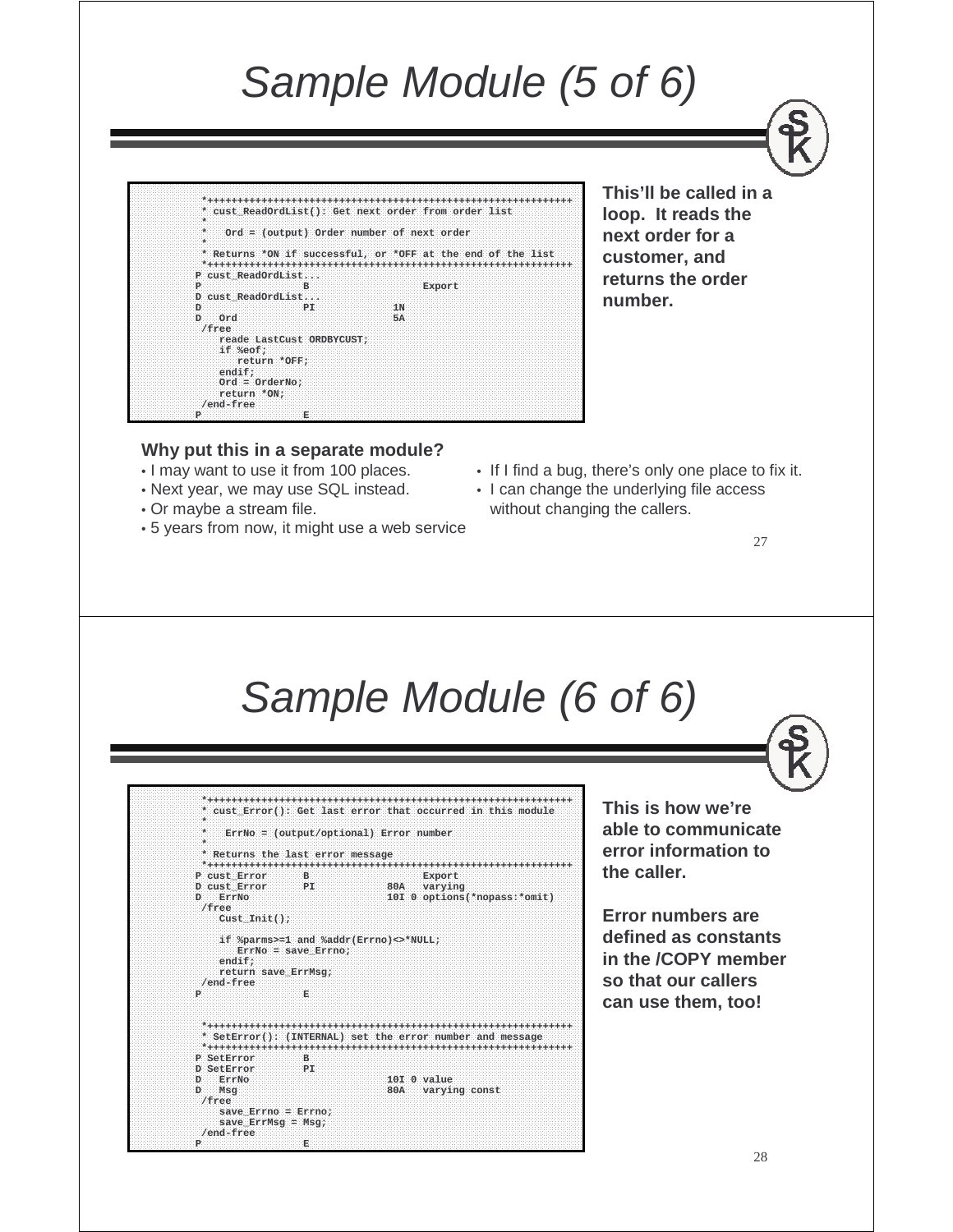#### Calling Sample Module (1 of 3) 2/15/06 Show Order Numbers for a Custome Customer number: ROBYS001  $2/15/86$ Show Order numbers for a Customer WI 53201-5432 10001<br>10002 10005 F3=Exit Bottom F3=Exit Calling Sample Module (2 of 3) FSHOWCUSTS CF E WORKSTN SFILE(SFL2: RRN) **F INDDS(ScreenInds) /copy prototypes,custr4 D ScreenInds ds** 1N overlay(ScreenInds:03)<br>1N overlav(ScreenInds:50) **D ClearSfl 1N overlay(ScreenInds:50) D ShowSfl 1N overlay(ScreenInds:51) The first screen asks D RRN s 4 0** D Repeat s 1N inz(\*ON)<br>D Addr ds 1ikeds(C) **for a customer**   $\text{likes}(\text{Cust}\_\text{address}\_\text{t})$ **number. We'll use it /free to load the address. dow (Repeat);**

**exfmt screen1; scErrMsg <sup>=</sup>\*blanks; Repeat = \*Off;**

**\*inlr <sup>=</sup>\*on; return; endif;**

**Repeat = \*ON;**

**if (cust\_getAddr(scCust: Addr) = \*OFF);**

**scErrMsg = cust\_error();**

**if Exit;**

**endif; enddo;**

**If an error occurs, cust\_error() is called to get an error message.**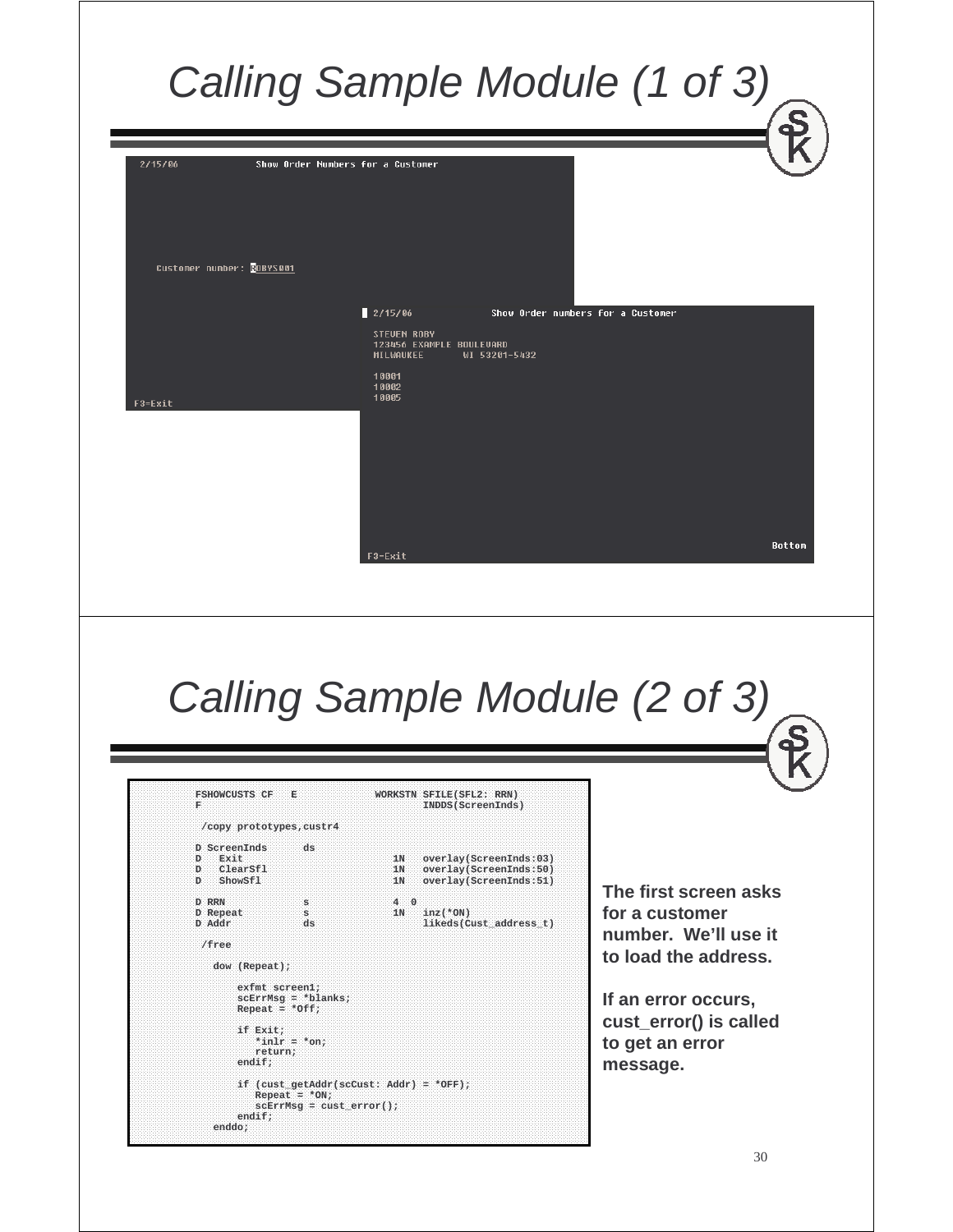### Calling Sample Module (3 of 3)

**scName = Addr.Name; scStreet = Addr.Street; scCity = Addr.City; scState = Addr.State; scZip = Addr.ZipCode; ClearSfl <sup>=</sup>\*On; write SFLCTL2; ClearSfl <sup>=</sup>\*OFF;**

**RRN = 0; ShowSfl = cust\_StartOrdList(scCust);**

**dow cust\_ReadOrdList(scOrderNo);**  $RRN = RRN + 1;$ **write SFL2; enddo;**

**write SFLFTR2; exfmt SFLCTL2;**

**\*inlr <sup>=</sup>\*on;**

**/end-free**

**The address is loaded into the header record, and the order numbers are loaded into the subfile.**

**To compile, create the display file, and the two modules.**

**Then bind the two modules into one \*PGM.**

**Note: CRTxxxMOD is opt 15 from PDM.** **CRTDSPF FILE(SHOWCUSTS) SRCFILE(mylib/QDDSSRC) CRTRPGMOD MODULE(SHOWCUST) SRCFILE(mylib/QRPGLESRC)**

**CRTRPGMOD MODULE(CUSTR4) SRCFILE(mylib/QRPGLESRC)**

31 **CRTPGM PGM(SHOWCUST) MODULE(SHOWCUST CUSTR4) ACTGRP(TEST)**

### More About Binding.

**Remember, the \*MODULE object is only useful for creating programs.**

**Once the CRTPGM command is done, the \*MODULE objects can be deleted, the program will still work. This is because a COPY of all of the compiled code has been included into your program.**

**This is called "Bind By Copy". (One type of "static" binding.)**

**Unfortunately, this means that if you used the CUST routines in 50 programs, if you wanted to make a change, you'd have to:**

- Re-compile the module.
- Determine which programs use it.
- Re-bind all of the programs.

**Fortunately, there's another way. You can bind the module to a special object called a service program (\*SRVPGM). Then, you can run the procedures in the service program instead of copying them into your programs.**

32 **This is called "Bind By Reference". (Another type of "static" binding.)**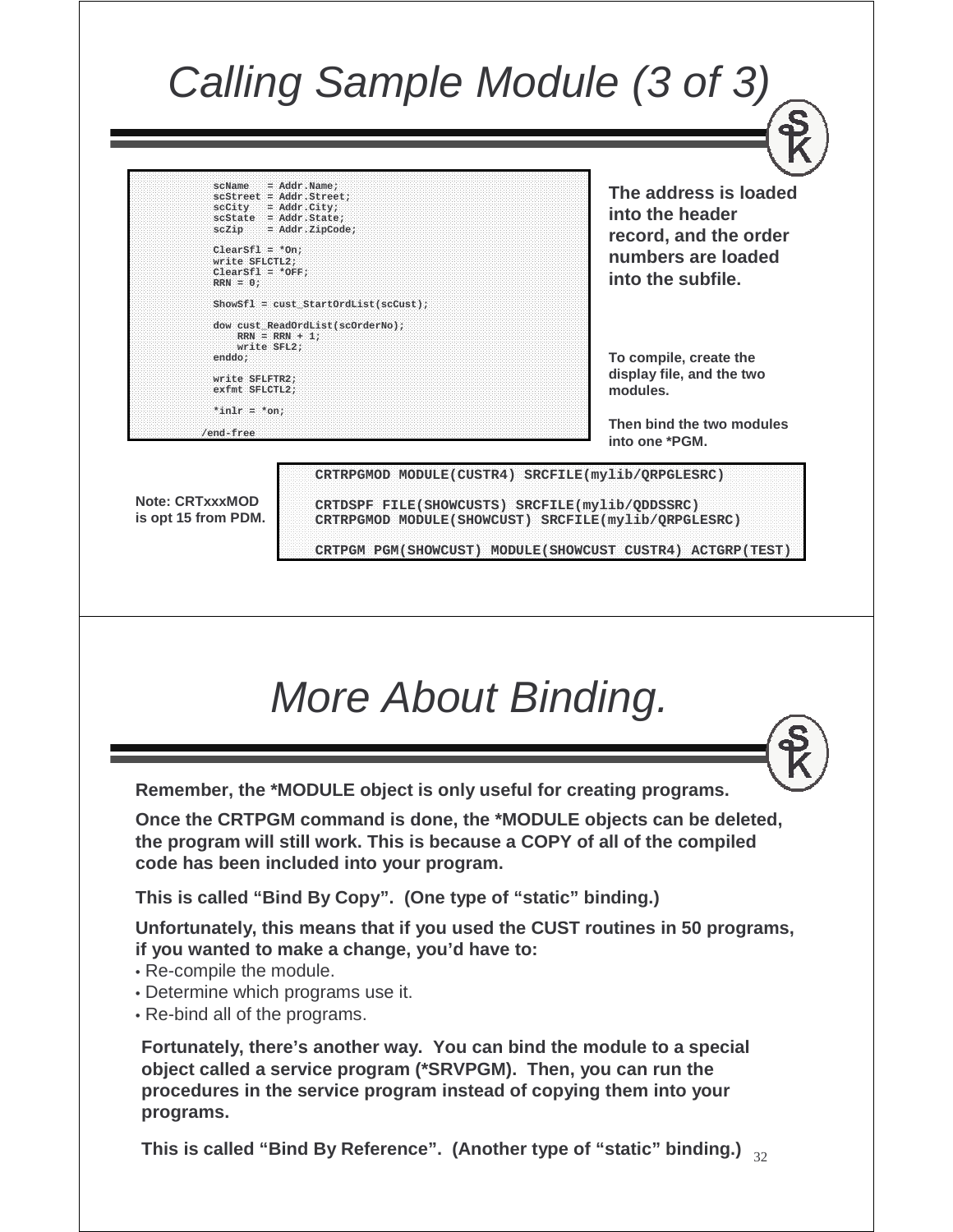### Service Programs

**A \*SRVPGM are very much like regular a regular \*PGM. It's an executable object on the system. It contains procedures that you can run. Except:**

- Instead of one entry point, a service program has many. (One for each subprocedure.)
- Calls to it can be made from other code (not cmd line).
- You cannot call it with the CALL command. Instead, you call the procedures in it, the same way you'd call any other subprocedure.
- Calls to a service program (or a bound module) are much faster than dynamic (traditional "CALL command") calls.

33

### Binder Language (1 of 3)

**Since a service program contains many subprocedures, you have to tell it which ones can be called externally. This is done using "Binder Language".**

**Don't let the word "language" fool you. Binder language is very simple, it's only job is to list the procedures you want to export.**

```
STRPGMEXP SIGNATURE('CUSTR4 Sig Level 1.00')
  export symbol(cust_init)
  export symbol(cust_done)
  export symbol(cust_getAddr)
  export symbol(cust_StartOrdList)
  export symbol(cust_ReadOrdList)
  export symbol(cust_Error)
ENDPGMEXP
```
**The SIGNATURE parameter works like level checks do. When you bind a program, it remembers the signature. If the signature changes, you'll get a "Signature Violation" error.**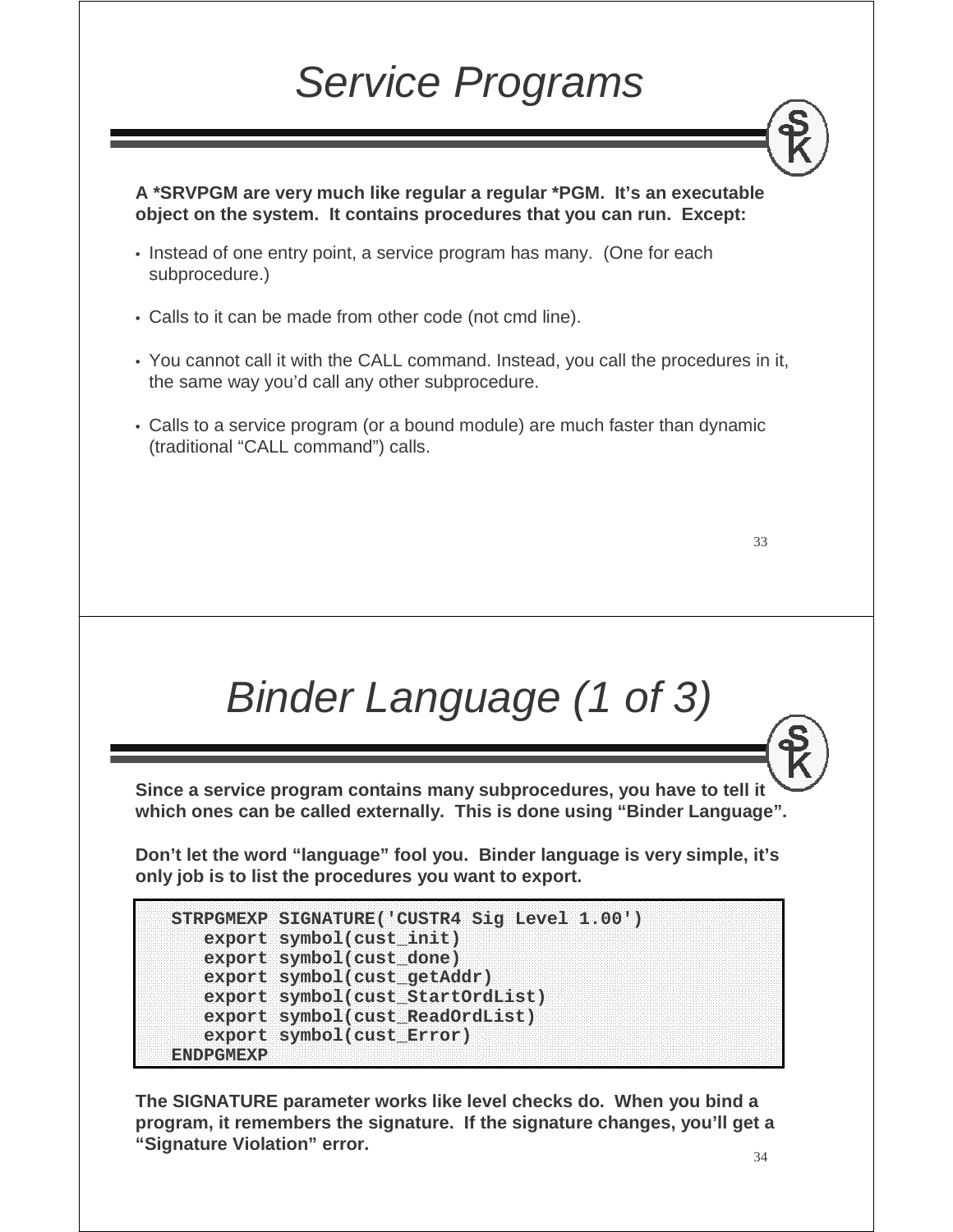### Binder Language (2 of 3)

**A program calls subprocedures in a service program by number.** 

```
STRPGMEXP SIGNATURE('CUSTR4 Sig Level 1.00')
  export symbol(cust_init) -- 1<br>export symbol(cust done) -- 2
  export symbol(cust_done) -- 2
  export symbol(cust_getAddr) -- 3
  export symbol(cust_StartOrdList) -- 4
  export symbol(cust_ReadOrdList) -- 5
  export symbol(cust_Error) -- 6
ENDPGMEXP
```
**If you rearrange the procedures in the binder source, a program could end up calling the wrong one.**

1. If your program was set up to cust getAddr(), it'll remember it as #3.

2.If you later recompile the service program, but add a new subprocedure at the top of the list, cust\_done() might become #3!

3. The program would then call cust done() when it was supposed to call cust getAddr()!

35 **The moral of the story? Always add new procedures to the end so that the existing numbers won't change. Then you don't have to re-bind the callers! If you absolutely must change the order of the procs, change the signature to protect you from calling the wrong procedures.**



```
STRPGMEXP SIGNATURE(*GEN) PGMLVL(*CURRENT)
 export symbol(cust_init) 
 export symbol(cust_done) 
 export symbol(cust_getAddr) 
 export symbol(cust_StartOrdList) 
  export symbol(cust_ReadOrdList) 
 export symbol(cust_Error)
ENDPGMEXP
STRPGMEXP SIGNATURE(*GEN) PGMLVL(*PRV)
 export symbol(cust_init) 
 export symbol(cust_done) 
 export symbol(cust_getAddr) 
ENDPGMEXP
```
**It's possible to have more than one signature block, and have the OS generate the signatures based on the names and order of the exports.** 

However, I've never found any benefit to doing so. After 5 or 10 changes, it becomes very awkward to keep adding more signature blocks!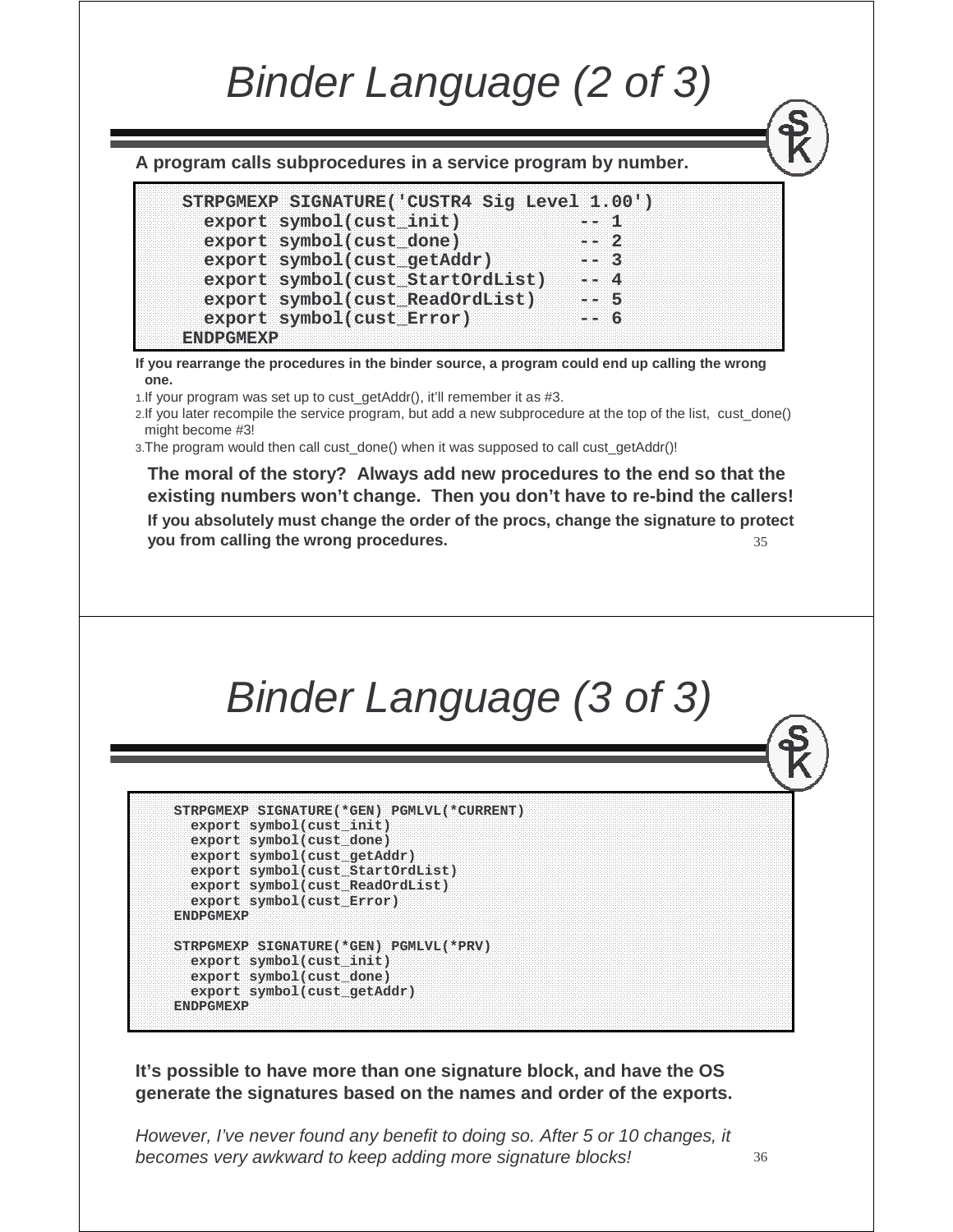### Building Service Programs

**You build service programs from \*MODULE objects, just like programs. The only difference is that you use CRTSRVPGM instead of CRTPGM.**

> **CRTRPGMOD MODULE(CUSTR4) SRCFILE(mylib/QRPGLESRC) CRTSRVPGM SRVPGM(CUSTR4) MODULE(CUSTR4) EXPORT(\*SRCFILE) SRCFILE(mylib/QSRVSRC) ACTGRP(\*CALLER) CRTDSPF FILE(SHOWCUSTS) SRCFILE(mylib/QDDSSRC) CRTRPGMOD MODULE(SHOWCUST) SRCFILE(mylib/QRPGLESRC) CRTPGM PGM(SHOWCUST) MODULE(SHOWCUST) BNDSRVPGM(CUSTR4)**

#### **Note the following:**

- The SRCFILE listed on the CRTSRVPGM command is the binder source and *not* the RPG<br>course source.
- 37 • Changing from a \*MODULE bound by copy to a \*SRVPGM bound by reference only required creating a list of exports, and changing the commands used to compile. *(I didn't* change my RPG code at all!)



**Binding directories are similar to library lists. They contain a list of \*SRVPGM and \*MODULE objects.**

- Instead of listing every object on on the CRTPGM command, use a BNDDIR<br>The binder will seereb the PNDDIR for a needed exhances dure.
- The binder will search the BNDDIR for a needed subprocedure.
- The binder will only bind your pgm/srvpgm to objects containing procedures that you call. The others won't be bound to your program.

```
CRTBNDDIR BNDDIR(QGPL/MYSRVPGMS)
ADDBNDDIRE BNDDIR(QGPL/MYSRVPGMS) OBJ(*LIBL/CUSTR4 *SRVPGM)
ADDBNDDIRE BNDDIR(QGPL/MYSRVPGMS) OBJ(*LIBL/ORDERS *SRVPGM)
ADDBNDDIRE BNDDIR(QGPL/MYSRVPGMS) OBJ(*LIBL/UTILS *SRVPGM)
ADDBNDDIRE BNDDIR(QGPL/MYSRVPGMS) OBJ(*LIBL/ACCTRCV *SRVPGM)
```
**For many shops, creating one binding directory for all of their service programs is ideal. Then the only special step needed to compile programs (and get all of the routines they need) is to specify the binding directory:**

**CRTPGM PGM(SHOWCUST) MODULE(SHOWCUST) BNDDIR(MYSRVPGMS)**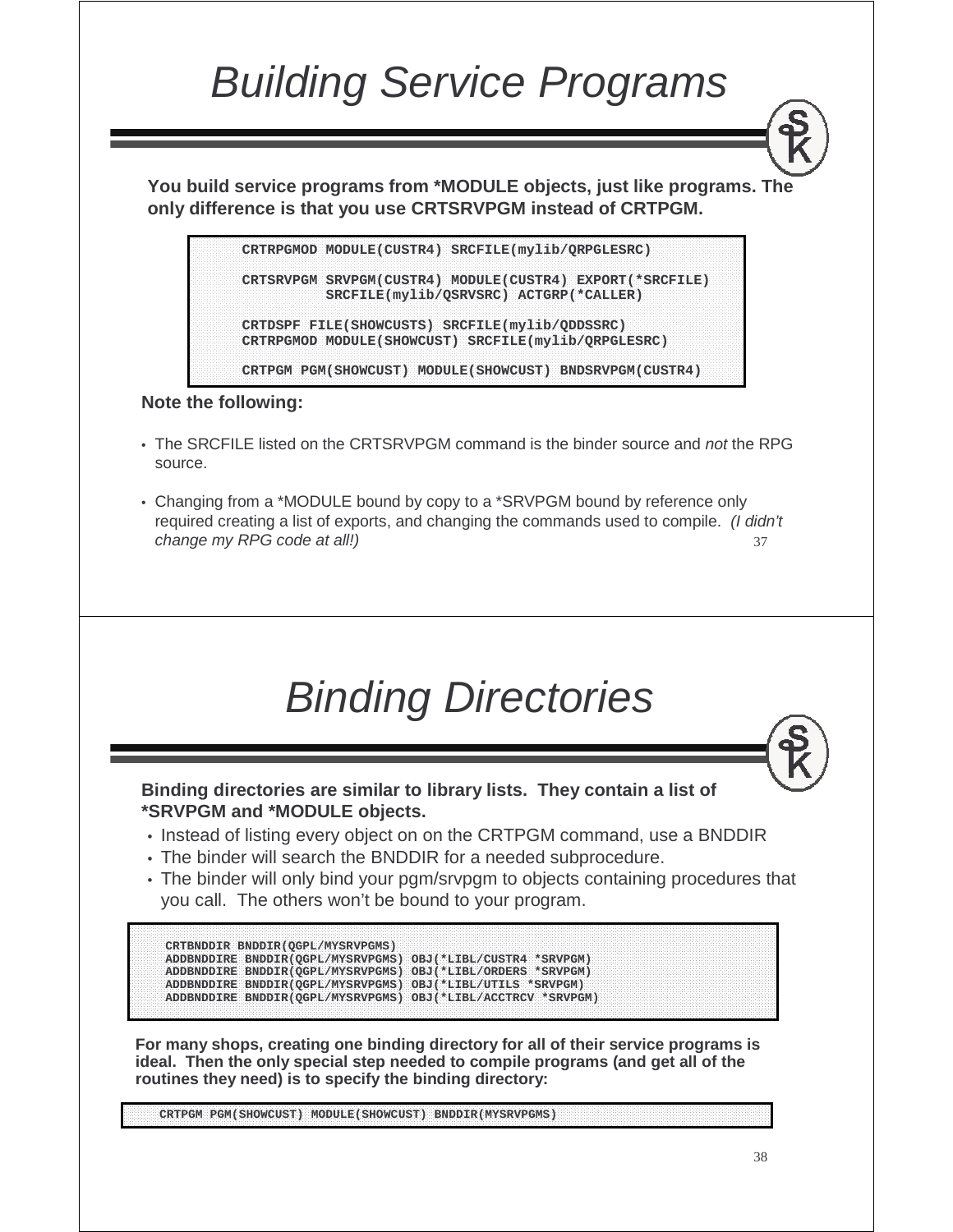**You can even include a BNDDIR on your H-spec so that you don't have to remember it:**

**H BNDDIR('QGPL/MYSRVPGMS':'OTHERDIR': 'EXAMPLE')**

**The CRTBNDRPG command is a shortcut for CRTRPGMOD (to QTEMP) followed by CRTPGM for a single module.** 

**CRTBNDRPG** 

**You can specify a BNDDIR on the CRTBNDRPG command, or your H-spec, to tell CRTBNDRPG to bind to modules or service programs.**

If you add the following H-specs to the SHOWCUST example program

**H DFTACTGRP(\*NO) ACTGRP('TEST') H BNDDIR('QGPL/MYSRVPGMS':'OTHERDIR': 'EXAMPLE')**

**Then you could compile it as follows (very close in simplicity to CRTRPGPGM!)**

**CRTBNDRPG PGM(SHOWCUST) SRCFILE(mylib/QRPGLESRC)**

**… or you can use PDM option 14. (Which will call CRTBNDRPG)**

**More Information**

#### **ILE related articles by Scott Klement:**

- ILE Basics: It's All About the Call (System iNetwork Programming Tips) http://systeminetwork.com/article/ile-basics-its-all-about-call
- ILE Basics: Procedures (System iNetwork Programming Tips) http://systeminetwork.com/article/ile-basics-procedures
- ILE Basics: Modules and Programs (System iNetwork Programming Tips) http://systeminetwork.com/article/ile-basics-modules-and-programs
- Binder Language and the Signature Debate (System iNetwork Programming Tips) http://systeminetwork.com/article/binder-language-and-signature-debate
- A Beginner's Tour of Activation Groups (System iNEWS, Feb 2006) http://systeminetwork.com/article/beginners-tour-activation-groups
- Make a List of Your Exports (System iNetwork Programming Tips) http://systeminetwork.com/node/61306